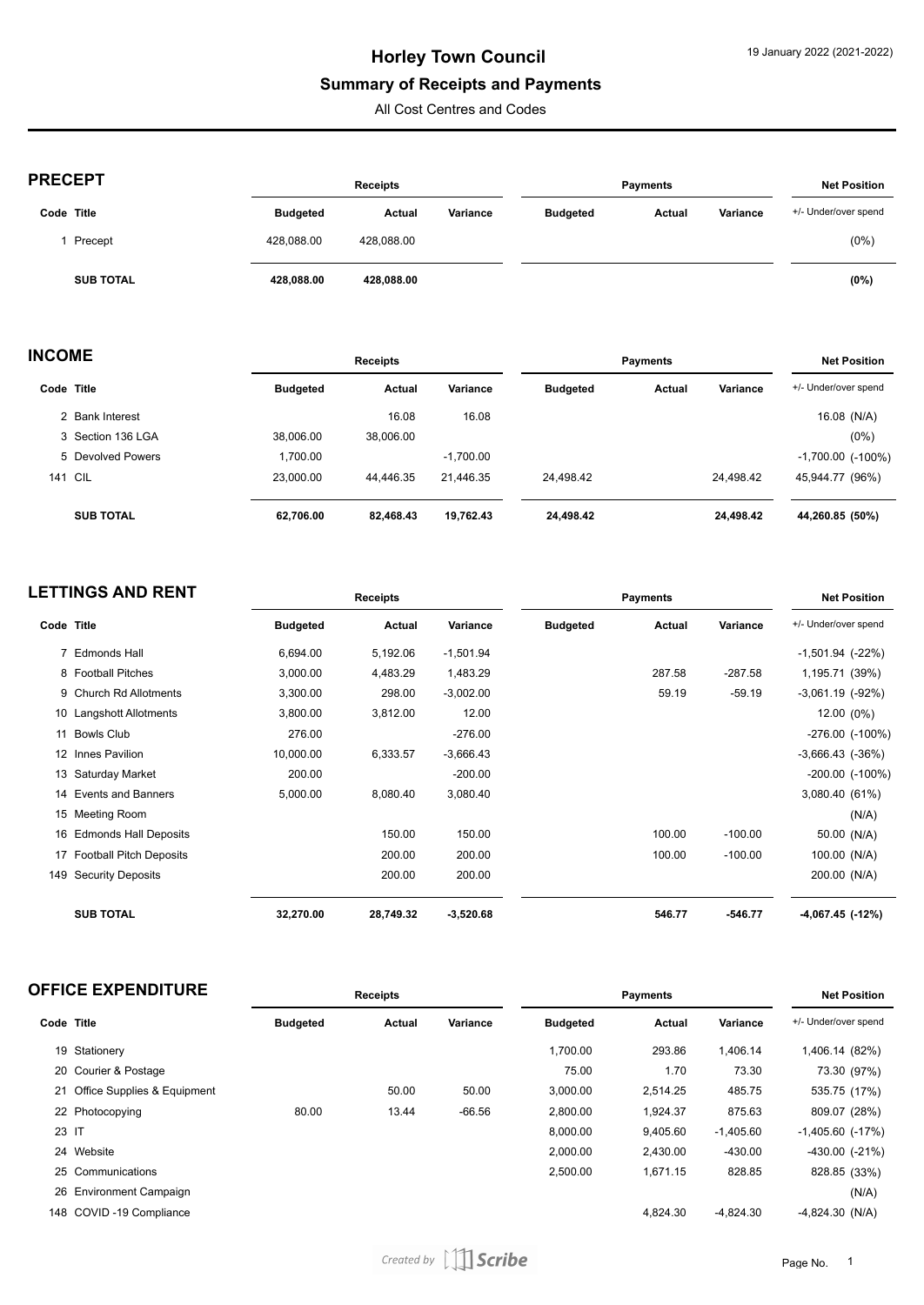## **Summary of Receipts and Payments**

All Cost Centres and Codes

| 23.065.23<br>2.990.23<br>20.075.00 | $-14%$<br>$-3.006.79$ $'$ |
|------------------------------------|---------------------------|
|                                    | 16.56                     |

### **SALARIES AND PENSIONS Receipts Payments Net Position**

|            |                                   |                 | .      |          |                 | .          |             |                      |
|------------|-----------------------------------|-----------------|--------|----------|-----------------|------------|-------------|----------------------|
| Code Title |                                   | <b>Budgeted</b> | Actual | Variance | <b>Budgeted</b> | Actual     | Variance    | +/- Under/over spend |
|            | 30 Net Salaries                   |                 |        |          | 116,000.00      | 79,554.45  | 36,445.55   | 36,445.55 (31%)      |
|            | 31 PAYE                           |                 |        |          | 18.000.00       | 11,770.85  | 6,229.15    | 6,229.15 (34%)       |
|            | 32 NI Employee                    |                 |        |          | 10,000.00       | 4,577.28   | 5,422.72    | 5,422.72 (54%)       |
|            | 33 NI Employer                    |                 |        |          | 14,800.00       | 6,984.73   | 7,815.27    | 7,815.27 (52%)       |
|            | 34 SCC Pension Employee           |                 |        |          | 18,200.00       | 13,508.51  | 4,691.49    | 4,691.49 (25%)       |
|            | 35 SCC Pension Employer           |                 |        |          | 28,000.00       | 14,963.06  | 13,036.94   | 13,036.94 (46%)      |
| 151        | Long Service Award                |                 |        |          |                 | 1,250.00   | $-1,250.00$ | $-1,250.00$ (N/A)    |
|            | 156 Student/Postgraduate Loan Ded |                 |        |          |                 | 111.00     | $-111.00$   | $-111.00$ (N/A)      |
|            |                                   |                 |        |          |                 |            |             |                      |
|            | <b>SUB TOTAL</b>                  |                 |        |          | 205,000.00      | 132,719.88 | 72,280.12   | 72,280.12 (35%)      |

| <b>OFFICE MAINTENANCE &amp; REF</b> | <b>Receipts</b> | Pavments | <b>Net Position</b> |
|-------------------------------------|-----------------|----------|---------------------|
|                                     |                 |          |                     |

| Code Title |                                | <b>Budgeted</b> | Actual | Variance | <b>Budgeted</b> | Actual    | Variance  | +/- Under/over spend |
|------------|--------------------------------|-----------------|--------|----------|-----------------|-----------|-----------|----------------------|
|            | 38 Maintenance & Repairs       |                 |        |          | 3.550.00        | 2.167.73  | 1,382.27  | 1,382.27 (38%)       |
|            | 39 Cleaning of hall and office |                 |        |          | 15.000.00       | 10.490.90 | 4,509.10  | 4,509.10 (30%)       |
|            | 40 Utilities                   |                 |        |          | 4.400.00        | 3,631.14  | 768.86    | 768.86 (17%)         |
| 41         | Rates                          |                 |        |          | 2,000.00        | 935.58    | 1,064.42  | 1,064.42 (53%)       |
|            | 42 Maintenance Contracts       |                 |        |          | 1,500.00        | 1,310.49  | 189.51    | 189.51 (12%)         |
|            | 43 Window Cleaning             |                 |        |          | 750.00          | 275.00    | 475.00    | 475.00 (63%)         |
|            | 45 Compliance and Regulatory   |                 |        |          | 5,000.00        | 2,424.58  | 2,575.42  | 2,575.42 (51%)       |
|            | <b>SUB TOTAL</b>               |                 |        |          | 32,200.00       | 21,235.42 | 10,964.58 | 10,964.58 (34%)      |

| <b>GENERAL</b> |                                |                 | Receipts |          | <b>Payments</b> |           |             | <b>Net Position</b>  |  |
|----------------|--------------------------------|-----------------|----------|----------|-----------------|-----------|-------------|----------------------|--|
| Code Title     |                                | <b>Budgeted</b> | Actual   | Variance | <b>Budgeted</b> | Actual    | Variance    | +/- Under/over spend |  |
|                | 50 PWLB Loan Repayment - Cound |                 |          |          | 19,545.00       | 23,570.28 | $-4,025.28$ | $-4,025.28$ $(-20%)$ |  |
| 51             | Bank charges                   |                 |          |          | 1,000.00        | 371.57    | 628.43      | 628.43 (62%)         |  |
|                | 52 Insurance                   |                 |          |          | 8,755.00        | 7,308.61  | 1,446.39    | 1,446.39 (16%)       |  |
|                | 53 Legal and professional fees |                 |          |          | 13,225.00       | 4,358.20  | 8,866.80    | 8,866.80 (67%)       |  |
|                | 54 Audit fees                  |                 |          |          | 2,678.00        | 1,531.00  | 1,147.00    | 1,147.00 (42%)       |  |
|                | 55 Subscriptions & Licences    |                 |          |          | 7,519.00        | 6,973.80  | 545.20      | 545.20 (7%)          |  |
| 60             | <b>Election Expenses</b>       |                 |          |          | 2,500.00        |           | 2,500.00    | 2,500.00 (100%)      |  |
| 62             | <b>Chairman's Allowance</b>    |                 | 170.00   | 170.00   | 400.00          |           | 400.00      | 570.00 (142%)        |  |
|                | 63 Cllr Expenses               |                 | 10.00    | 10.00    | 103.00          | 36.00     | 67.00       | 77.00 (74%)          |  |
|                | 64 Cllr Training               |                 |          |          | 800.00          | 290.00    | 510.00      | 510.00 (63%)         |  |
| 65             | <b>Staff Expenses</b>          |                 |          |          | 100.00          |           | 100.00      | 100.00 (100%)        |  |
|                | 66 Staff Training              |                 |          |          | 1,500.00        | 110.00    | 1,390.00    | 1,390.00 (92%)       |  |
|                | 142 GDPR                       |                 |          |          |                 |           |             | (N/A)                |  |
|                | 146 VAT Payment                |                 |          |          |                 |           |             | (N/A)                |  |
| 157            | Town Badges                    |                 |          |          |                 | 1,148.00  | $-1,148.00$ | $-1,148.00$ (N/A)    |  |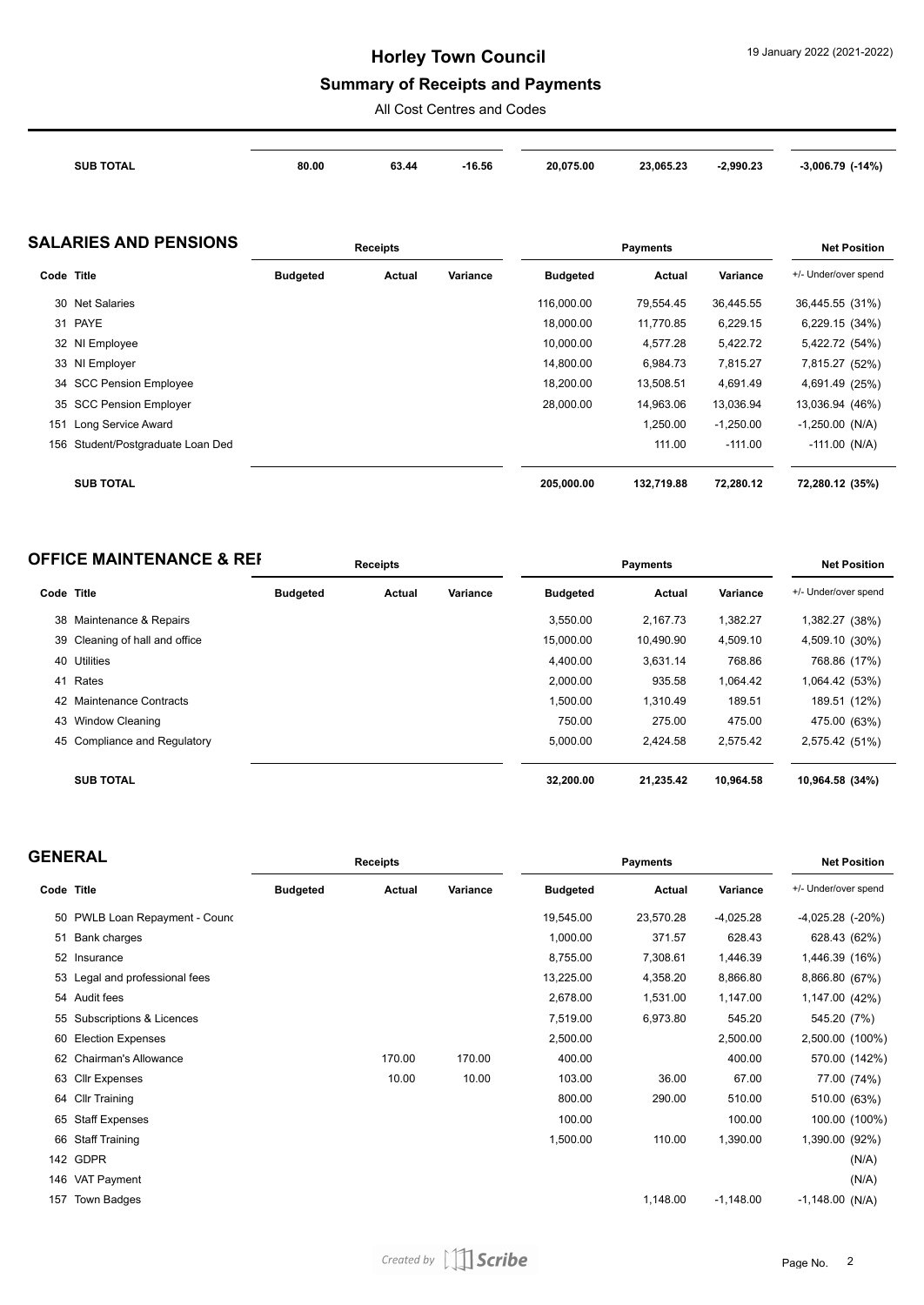## **Summary of Receipts and Payments**

All Cost Centres and Codes

| <b>SUB TOTAL</b> | 180.00<br>180.00 | 58,125.00 | 45,697.46 | 12,427.54 | 12,607.54 (21%) |
|------------------|------------------|-----------|-----------|-----------|-----------------|
|                  |                  |           |           |           |                 |

#### **GROUNDS MAINTENANCE Receipts Payments Net Position**

|            |                                    | <b>ITEREINIS</b> |        |          |                 | <b>ITEL L'ASILIAIL</b> |           |                      |
|------------|------------------------------------|------------------|--------|----------|-----------------|------------------------|-----------|----------------------|
| Code Title |                                    | <b>Budgeted</b>  | Actual | Variance | <b>Budgeted</b> | Actual                 | Variance  | +/- Under/over spend |
|            | 70 Contractors' Maint (HTC)        |                  |        |          | 52,000.00       | 31,811.20              | 20,188.80 | 20,188.80 (38%)      |
|            | 71 Contractors' Maint (Devolved Po |                  |        |          | 1,700.00        |                        | 1,700.00  | 1,700.00 (100%)      |
|            | 72 Playground Inspections          |                  |        |          | 8,549.00        | 5,557.00               | 2,992.00  | 2,992.00 (35%)       |
|            | 73 Playground Repairs              |                  |        |          | 7,210.00        | 530.00                 | 6,680.00  | 6,680.00 (92%)       |
|            | 74 Parks Furniture                 |                  |        |          | 5,150.00        | 1,538.00               | 3,612.00  | 3,612.00 (70%)       |
|            | 75 Signage                         |                  |        |          | 1,648.00        |                        | 1,648.00  | 1,648.00 (100%)      |
|            | 76 Pest Control                    |                  |        |          | 570.00          |                        | 570.00    | 570.00 (100%)        |
| 77         | <b>Tree Surgery</b>                |                  |        |          | 8,240.00        | 1,030.00               | 7,210.00  | 7,210.00 (87%)       |
|            | <b>SUB TOTAL</b>                   |                  |        |          | 85,067.00       | 40.466.20              | 44,600.80 | 44,600.80 (52%)      |

## **HORLEY RECREATION GROUNDER Receipts Payments Payments Payments Payments Payments**

| Title                            | <b>Budgeted</b>                                                                                                                                                                         | Actual   | Variance    | <b>Budgeted</b> | Actual    | Variance    | +/- Under/over spend     |
|----------------------------------|-----------------------------------------------------------------------------------------------------------------------------------------------------------------------------------------|----------|-------------|-----------------|-----------|-------------|--------------------------|
|                                  |                                                                                                                                                                                         |          |             | 3,605.00        | 1.740.00  | 1,865.00    | 1,865.00 (51%)           |
| <b>Ornamental Gardens</b>        |                                                                                                                                                                                         |          |             | 1,545.00        |           | 1,545.00    | 1,545.00 (100%)          |
|                                  |                                                                                                                                                                                         | 1.500.00 | 1.500.00    | 2.060.00        | 6.975.53  | $-4,915.53$ | $-3,415.53$ ( $-165\%$ ) |
|                                  |                                                                                                                                                                                         |          |             | 27,556.00       | 9.772.46  | 17,783.54   | 17,783.54 (64%)          |
|                                  |                                                                                                                                                                                         |          |             | 27,000.00       | 14,784.14 | 12,215.86   | 12,215.86 (45%)          |
|                                  |                                                                                                                                                                                         | 2.903.24 | 2.903.24    |                 | 6.706.35  | $-6.706.35$ | $-3,803.11$ (N/A)        |
| <b>Pavilion Cafe Maintenance</b> |                                                                                                                                                                                         |          |             | 2,000.00        | 560.00    | 1,440.00    | 1,440.00 (72%)           |
|                                  | 6.000.00                                                                                                                                                                                | 1.796.45 | $-4.203.55$ |                 |           |             | $-4,203.55$ ( $-70\%$ )  |
|                                  |                                                                                                                                                                                         |          |             |                 |           |             |                          |
| <b>SUB TOTAL</b>                 | 6,000.00                                                                                                                                                                                | 6,199.69 | 199.69      | 63,766.00       | 40,538.48 | 23,227.52   | 23,427.21 (33%)          |
|                                  | Code<br>79 Memorial Gardens<br>80<br>123 Grounds<br>143 Cafe/Pavilion PWLB Loan Repay<br>145 Pavilion Cafe Project Fund<br>153 Pavilion Cafe Utilities<br>154<br>155 Pavilion Cafe Rent |          |             |                 |           |             |                          |

| <b>COURT LODGE/INNES PAVILION</b> |                                    | <b>Receipts</b> |        |          | <b>Payments</b> |          |           | <b>Net Position</b>  |  |
|-----------------------------------|------------------------------------|-----------------|--------|----------|-----------------|----------|-----------|----------------------|--|
| Code Title                        |                                    | <b>Budgeted</b> | Actual | Variance | <b>Budgeted</b> | Actual   | Variance  | +/- Under/over spend |  |
|                                   | 86 Pitches/Playgrounds             |                 |        |          | 1,030.00        | 1,436.30 | $-406.30$ | $-406.30$ $(-39%)$   |  |
| 87                                | Buildings - Refurbishment/Repai    |                 |        |          | 5,150.00        | 76.00    | 5,074.00  | 5,074.00 (98%)       |  |
|                                   | 88 Utilities                       |                 | 378.80 | 378.80   | 2,600.00        | 2,140.23 | 459.77    | 838.57 (32%)         |  |
|                                   | 89 Lease of land                   |                 |        |          | 1.00            |          | 1.00      | 1.00 (100%)          |  |
| 124                               | <b>Football Pavillion Cleaning</b> |                 |        |          | 2.300.00        | 1.739.35 | 560.65    | 560.65 (24%)         |  |
| 131                               | Maintenance Contracts              |                 |        |          | 1.000.00        | 720.53   | 279.47    | 279.47 (27%)         |  |
| 132                               | Innes Communications               |                 |        |          |                 |          |           | (N/A)                |  |
|                                   | <b>SUB TOTAL</b>                   |                 | 378.80 | 378.80   | 12,081.00       | 6,112.41 | 5,968.59  | 6,347.39 (52%)       |  |

| <b>MICHAEL CRESCENT</b>           |                 | <b>Receipts</b> | <b>Payments</b>                                                |                 | <b>Net Position</b> |          |                      |  |
|-----------------------------------|-----------------|-----------------|----------------------------------------------------------------|-----------------|---------------------|----------|----------------------|--|
| Code Title                        | <b>Budgeted</b> | Actual          | Variance                                                       | <b>Budgeted</b> | Actual              | Variance | +/- Under/over spend |  |
| <b>Rates &amp; Utilites</b><br>91 |                 |                 |                                                                | 740.00          | 496.65              | 243.35   | 243.35 (32%)         |  |
|                                   |                 |                 | Created by $\left[\begin{array}{c c}\end{array}\right]$ Scribe |                 |                     |          | Page No. 3           |  |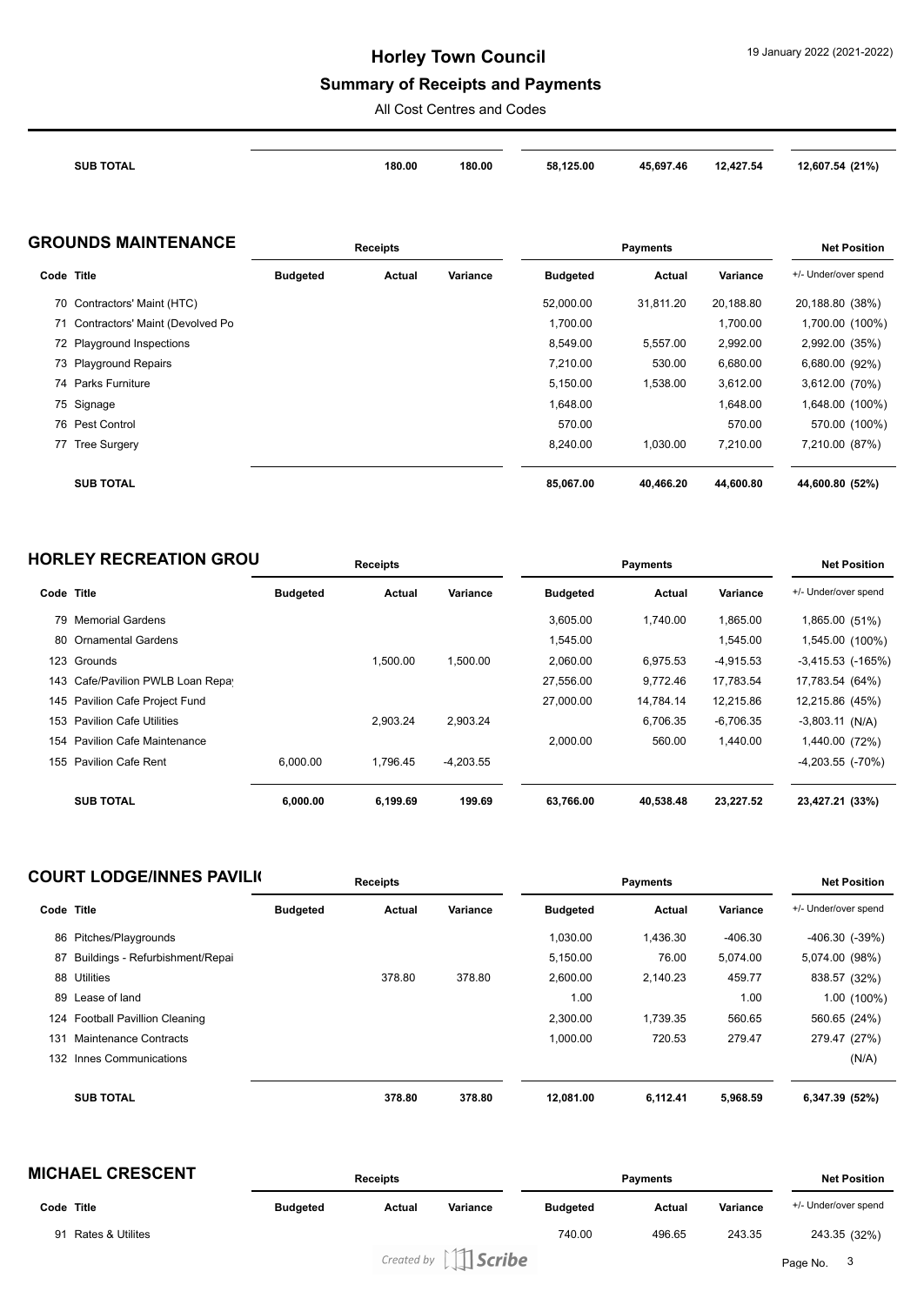#### **Summary of Receipts and Payments**

All Cost Centres and Codes

| <b>SUB TOTAL</b>          | 2,740.00 | 1.208.65 | 1.531.35 | 1,531.35 (55%) |
|---------------------------|----------|----------|----------|----------------|
| 140 Scout Hut Demolition  |          |          |          | (N/A)          |
| 121 Buildings and Grounds | 2,000.00 | 712.00   | 1,288.00 | 1,288.00 (64%) |

| <b>EMLYN MEADOWS</b> | Receipts | Pavments | <b>Net Position</b> |
|----------------------|----------|----------|---------------------|
|                      |          |          |                     |

| Code Title       | <b>Budgeted</b> | <b>Actual</b> | Variance | <b>Budgeted</b> | <b>Actual</b> | Variance | +/- Under/over spend |
|------------------|-----------------|---------------|----------|-----------------|---------------|----------|----------------------|
| 95 Grounds       |                 | 8.60          | 8.60     | 500.00          | 57.00         | 443.00   | 451.60 (90%)         |
| <b>SUB TOTAL</b> |                 | 8.60          | 8.60     | 500.00          | 57.00         | 443.00   | 451.60 (90%)         |

| <b>ALLOTMENTS</b> |                          |                 | <b>Receipts</b> |          |                 | <b>Payments</b> |             |                          |  |
|-------------------|--------------------------|-----------------|-----------------|----------|-----------------|-----------------|-------------|--------------------------|--|
|                   | Code Title               | <b>Budgeted</b> | Actual          | Variance | <b>Budgeted</b> | Actual          | Variance    | +/- Under/over spend     |  |
|                   | 96 Langshott Maintenance |                 |                 |          | 2.600.00        | 3.013.90        | -413.90     | $-413.90$ $(-15%)$       |  |
|                   | 97 Church Rd Maintenance |                 |                 |          | 1.850.00        | 417.68          | 1.432.32    | 1,432.32 (77%)           |  |
|                   | 98 Church Rd Utilities   |                 |                 |          | 520.00          | 151.83          | 368.17      | 368.17 (70%)             |  |
|                   | 99 Langshott Utilities   |                 |                 |          | 920.00          | 4.530.25        | $-3.610.25$ | $-3,610.25$ ( $-392\%$ ) |  |
|                   | <b>SUB TOTAL</b>         |                 |                 |          | 5,890.00        | 8,113.66        | $-2,223.66$ | $-2,223.66$ $(-37%)$     |  |

| <b>TOWN CENTRE</b> |                            |                 | <b>Receipts</b> |           |                 | <b>Payments</b> |          |                      |  |
|--------------------|----------------------------|-----------------|-----------------|-----------|-----------------|-----------------|----------|----------------------|--|
| Code Title         |                            | <b>Budgeted</b> | Actual          | Variance  | <b>Budgeted</b> | Actual          | Variance | +/- Under/over spend |  |
| 100                | Baskets and planting       | 500.00          |                 | $-500.00$ | 8.755.00        | 8.225.05        | 529.95   | 29.95 (0%)           |  |
| 101                | Horley/South & SE in Bloom |                 |                 |           | 1.600.00        | 1.433.60        | 166.40   | 166.40 (10%)         |  |
|                    | 102 Christmas              |                 | 140.00          | 140.00    | 1.957.00        | 627.35          | 1.329.65 | 1,469.65 (75%)       |  |
| 150                | Defibrillator maintenance  |                 |                 |           |                 |                 |          | (N/A)                |  |
|                    | 152 Commercial Hub Support |                 |                 |           | 5.000.00        |                 | 5.000.00 | 5,000.00 (100%)      |  |
|                    | <b>SUB TOTAL</b>           | 500.00          | 140.00          | $-360.00$ | 17.312.00       | 10.286.00       | 7.026.00 | 6,666.00 (37%)       |  |

| <b>SECURITY</b> |                                | <b>Receipts</b> |        |          |                 | <b>Net Position</b> |          |                      |
|-----------------|--------------------------------|-----------------|--------|----------|-----------------|---------------------|----------|----------------------|
| Code Title      |                                | <b>Budgeted</b> | Actual | Variance | <b>Budgeted</b> | Actual              | Variance | +/- Under/over spend |
|                 | 105 Security Patrols           |                 |        |          | 5,665.00        | 4,822.23            | 842.77   | 842.77 (14%)         |
|                 | 106 CCTV Installation          |                 |        |          | 2,000.00        |                     | 2,000.00 | 2,000.00 (100%)      |
| 107             | <b>CCTV Maintenance</b>        |                 |        |          | 3,500.00        | 335.00              | 3,165.00 | 3,165.00 (90%)       |
|                 | 108 CCTV Broadband Connections |                 |        |          | 2,000.00        | 756.62              | 1,243.38 | 1,243.38 (62%)       |
| 147             | Alarm Maintenance              |                 |        |          |                 | 75.00               | $-75.00$ | $-75.00$ (N/A)       |
|                 | <b>SUB TOTAL</b>               |                 |        |          | 13.165.00       | 5.988.85            | 7.176.15 | 7,176.15 (54%)       |